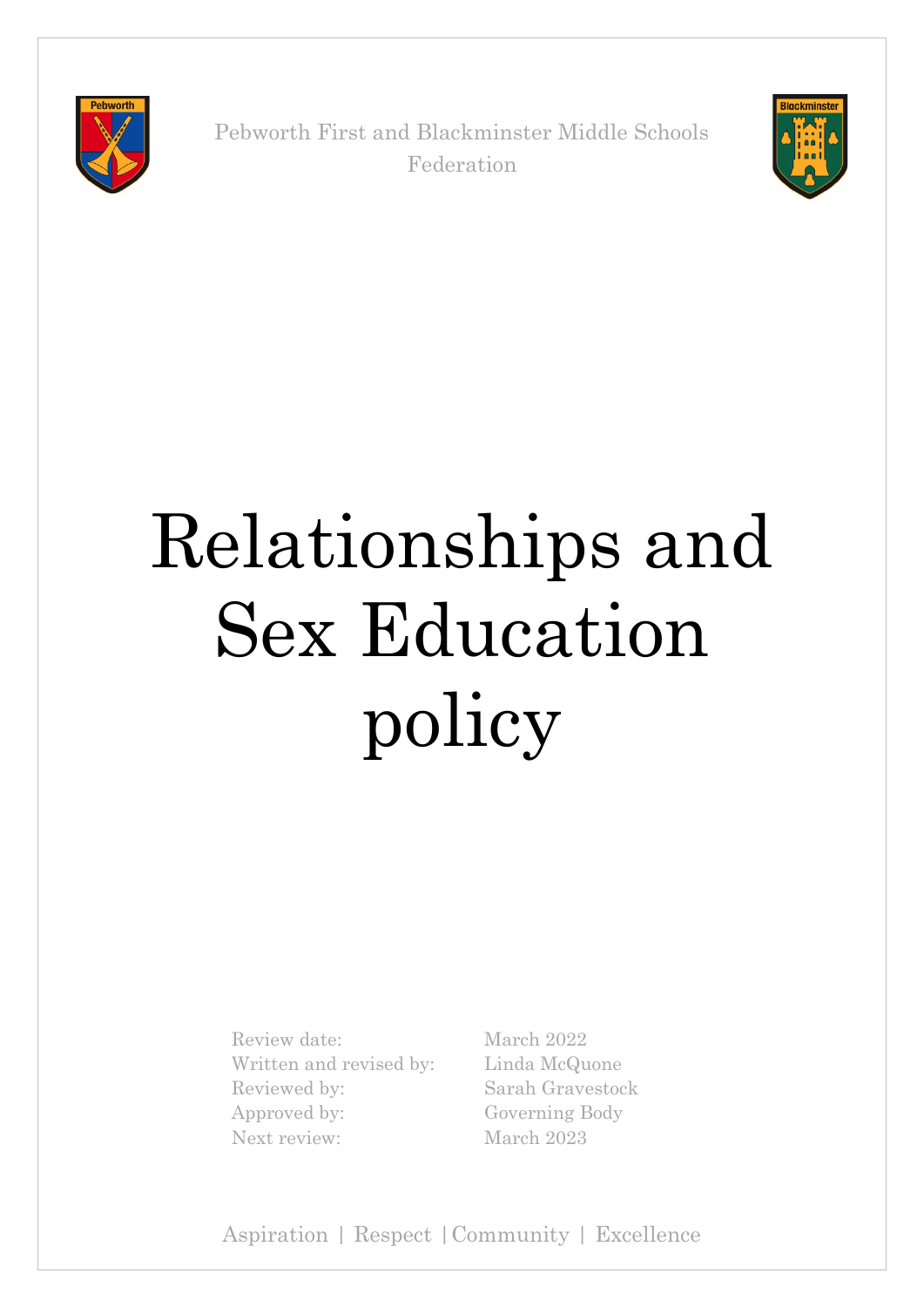## Contents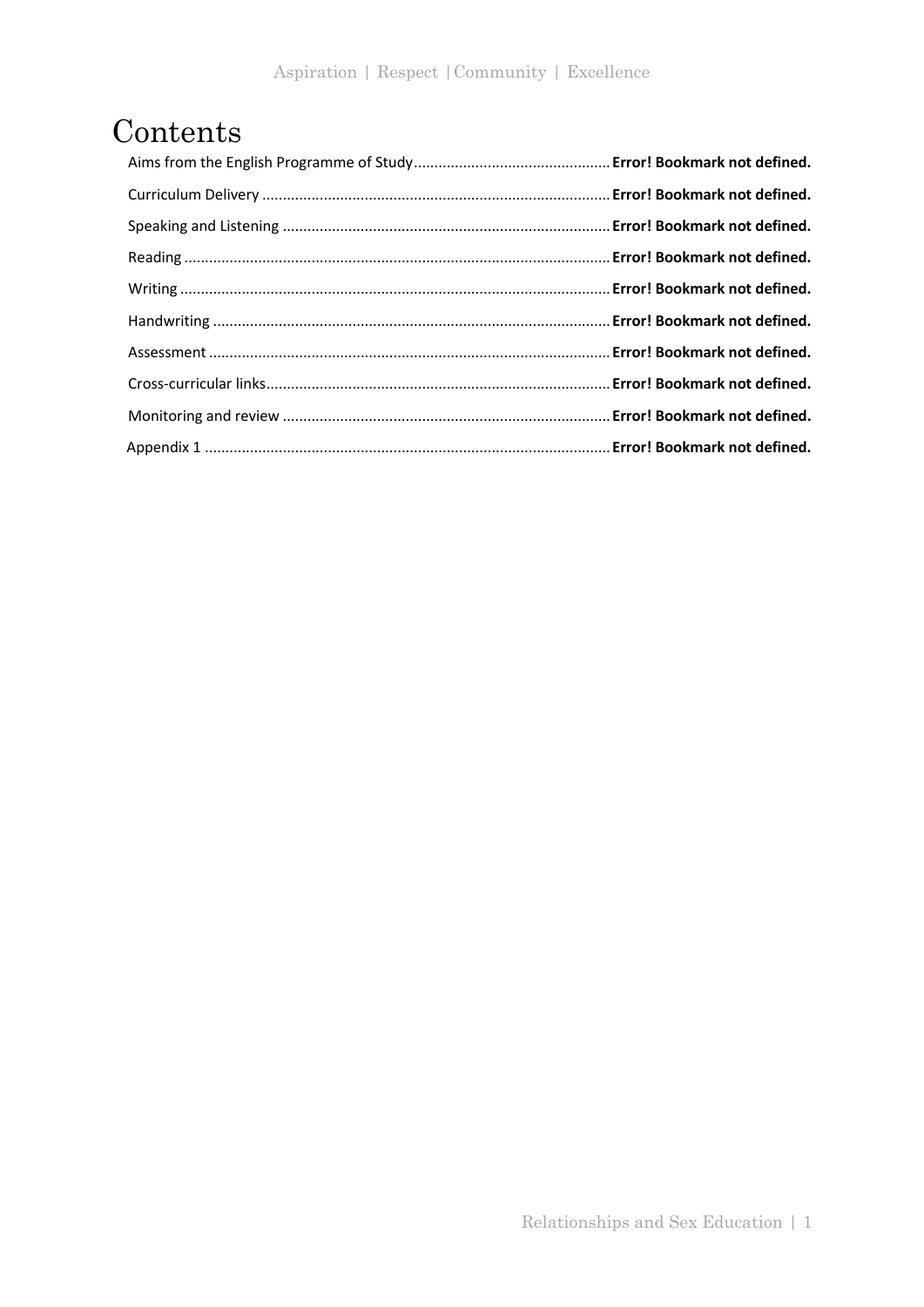## Aims and purpose

Effective sex and relationship education is essential if young people are to make responsible and well informed decisions about their lives. It should not be delivered in isolation. It should be firmly rooted within the framework for PSHE and the National Curriculum. The objective of sex and relationship education is to help and support young people through their physical, emotional and moral development.

The aims of relationships and sex education (RSE) at Pebworth First and Blackminster Middle schools are to:

- Provide a framework in which sensitive discussions can take place
- Prepare pupils for puberty, and give them an understanding of sexual development and the importance of health and hygiene
- Help pupils develop feelings of self-respect, confidence and empathy
- Create a positive culture around issues of sexuality and relationships
- Teach pupils the correct vocabulary to describe themselves and their bodies
- Develop knowledge and understanding about growth and development and human reproduction
- Promote the value of loving relationships and of family life
- Foster self-esteem, self-awareness and a sense of moral responsibility
- Develop the skills to avoid and resist unwanted sexual experience
- Encourage exploration of values and attitudes, consideration of sexuality and personal relationships and the development of communication and decision-making skills.

RSE taught at Pebworth First and Blackminster Middle Schools will:

- Be developmental and appropriate to the age and stage of the child
- Be available to all pupils
- Provide information and knowledge
- Challenge beliefs and highlight misconceptions
- Help the child to form positive attitudes and values
- Examine opinions and concepts and encourage discussion
- Develop awareness, respect and responsibility for oneself and for others
- Promote the skills necessary for effective communication
- Encourage positive behaviour
- Equip each child with the assertiveness skills necessary to enable them to make choices

#### Statutory requirements

Relationships Education is a statutory requirement for all primary pupils and Relationships and Sex Education is statutory for all secondary pupils from September 2020.

In considering teaching RSE, due regard has been paid to:

- Section 403 of the Education Act 1996 (this can be seen on government websites)
- Children and Social work act 2017 (this can be seen on government websites)
- The National Curriculum Programmes of Study for Science, 2014
- Statutory Guidance Relationships Education, Relationships and Sex Education (RSE) and Health Education (2020)

#### Policy development

This policy has been developed in consultation with staff, pupils and parents. The consultation and policy development process involved the following steps: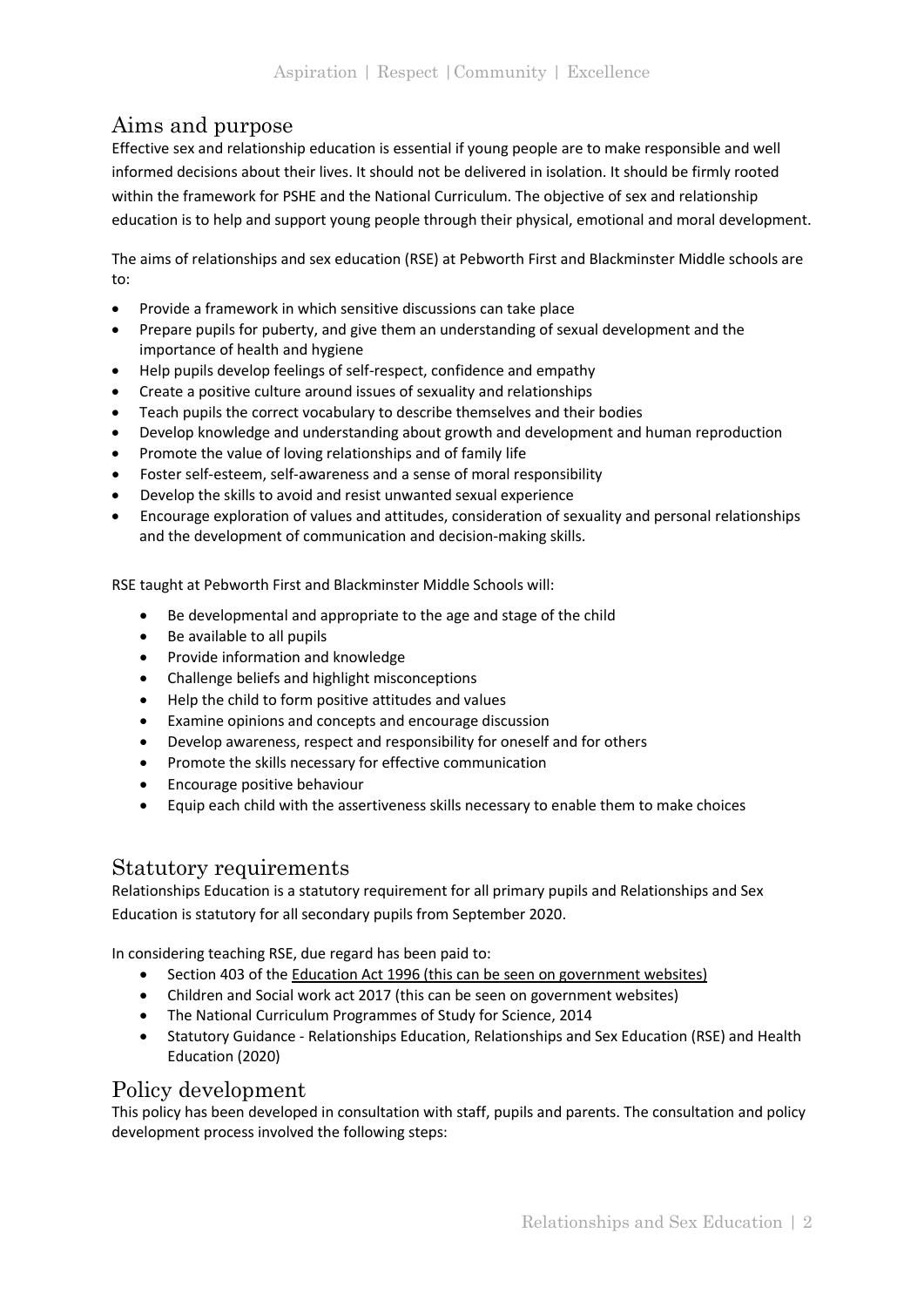- 1. Review a working group of staff from both schools pulled together all relevant information including relevant national and local guidance and existing programmes of study and resources
- 2. Staff consultation all school staff were given the opportunity to look at the policy and make recommendations
- 3. Parent/stakeholder consultation parents and any interested parties were invited to offer views on the policy and planned approach.
- 4. Pupil consultation pupil voice activities focused on what pupils wanted from RSE and this was built into planned programme
- 5. Ratification once amendments were made, the policy was shared with governors and ratified

#### Definition

RSE is about the emotional, social and cultural development of pupils, and involves learning about relationships, sexual health, sexuality, healthy lifestyles, diversity and personal identity.

RSE focuses on giving young people the information they need to help them develop healthy, nurturing relationships of all kinds including:

- **Families**
- Respectful relationships, including friendships
- Online and media
- Being safe
- Intimate and sexual relationships, including sexual health

RSE involves a combination of sharing information and exploring issues and values. RSE is not about the promotion of sexual activity, it is about providing pupils with the knowledge they need to face the challenges of adolescence and be informed to make safe choices.

These areas of learning are taught within the context of family life taking care to ensure that there is no stigmatisation of children based on their home circumstances (families can include single parent families, LGBT parents, families headed by grandparents, adoptive parents, foster parents/carers amongst other structures) along with reflecting sensitively that some children may have a different structure of support around them (for example: looked after children or young carers).

#### Curriculum

Our curriculum map is available in Appendix 1 and this will be regularly reviewed to ensure that the content covered meets the requirements of our pupils.

We have developed the curriculum in consultation with parents, pupils and staff, taking into account the age, needs and feelings of pupils.

Pupils' questions will be answered sensitively with due consideration being given to any particular religious or cultural factors and in relation to the children's age and level of maturity.

An individual child may ask an explicit or difficult question in the classroom. Where a question falls outside the scope of the content to be covered, the pupil will be referred to their parents and carers for clarification and reassured that this will be explored at a later date. Teachers will use their discretion in these situations, and may use the following strategies in responding to questions:

- Teachers should not enter into discussion about personal issues or lifestyles;
- No-one (child or adult) has to answer a personal question;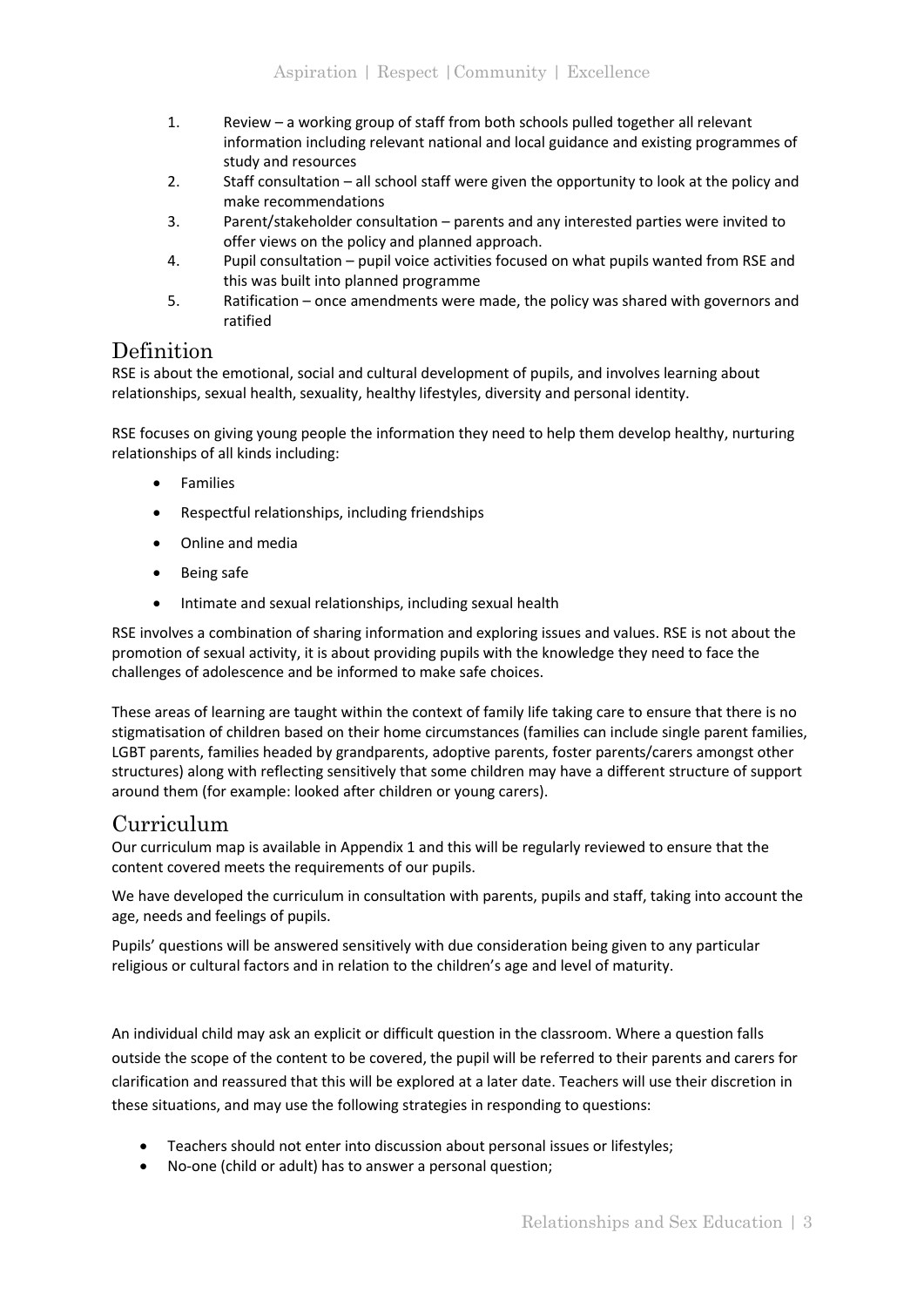- Nobody is forced to take part in a discussion;
- In discussion, teachers will promote the knowledge and use of scientifically accurate names for parts of the body;
- Teachers will always involve parents before answering questions of a particularly sensitive nature;
- Meanings of words are explained in a sensible and factual way.
- Reassure the student;
- Try to find out why the student is asking the questions, and exactly what they want to know;
- Determine the student's present level of knowledge and understanding;
- Offer a simple answer, and if appropriate back up with a relevant story or picture;
- If the answer required is more complex, the teacher will meet with the student's parents/carers to discuss the issue;
- Occasionally, questions will be answered later on in the day instead of immediately, in order to find an appropriate time for responding.

#### Delivery of RSE

RSE is taught within the personal, social, health and economic (PSHE) education curriculum. Biological aspects of RSE are taught within the science curriculum, and other aspects are included in religious education (RE). Pupils may also receive stand-alone sex education sessions delivered by a trained health professional and other professionals such as the West Mercia SELFIE Team. Appendix 1 outlines the curriculum content taught in each year group. Appendices 2 and 3 highlight the key knowledge and understanding pupils will have at the end of each phase of their education.

RSE will be taught by familiar adults to encourage open discussion and in a supportive atmosphere where pupils feel comfortable and able to express their feelings. Students may be taught in smaller groups, where appropriate, to allow more in depth discussion to take place. *Please note this is for the whole of KS3/4, not just for middle school.*

A variety of teaching strategies and activities will be used, such as:

- Drama
- Brainstorming
- Displays
- Visits and visitors
- Photographs
- Audio visual aids
- Circle time/discussion activities
- Fiction and non-fiction texts
- Research activities

## Roles and responsibilities

#### **The governing board**

The governing board will approve the RSE policy, and hold the Executive Headteacher (Lorna Button) to account for its implementation.

#### **The headteacher**

The headteacher is responsible for ensuring that RSE is taught consistently across the federation, and for managing requests to withdraw pupils from non-statutory components of RSE (see section 8). At Pebworth First School this responsibility has been delegated to the School Leader.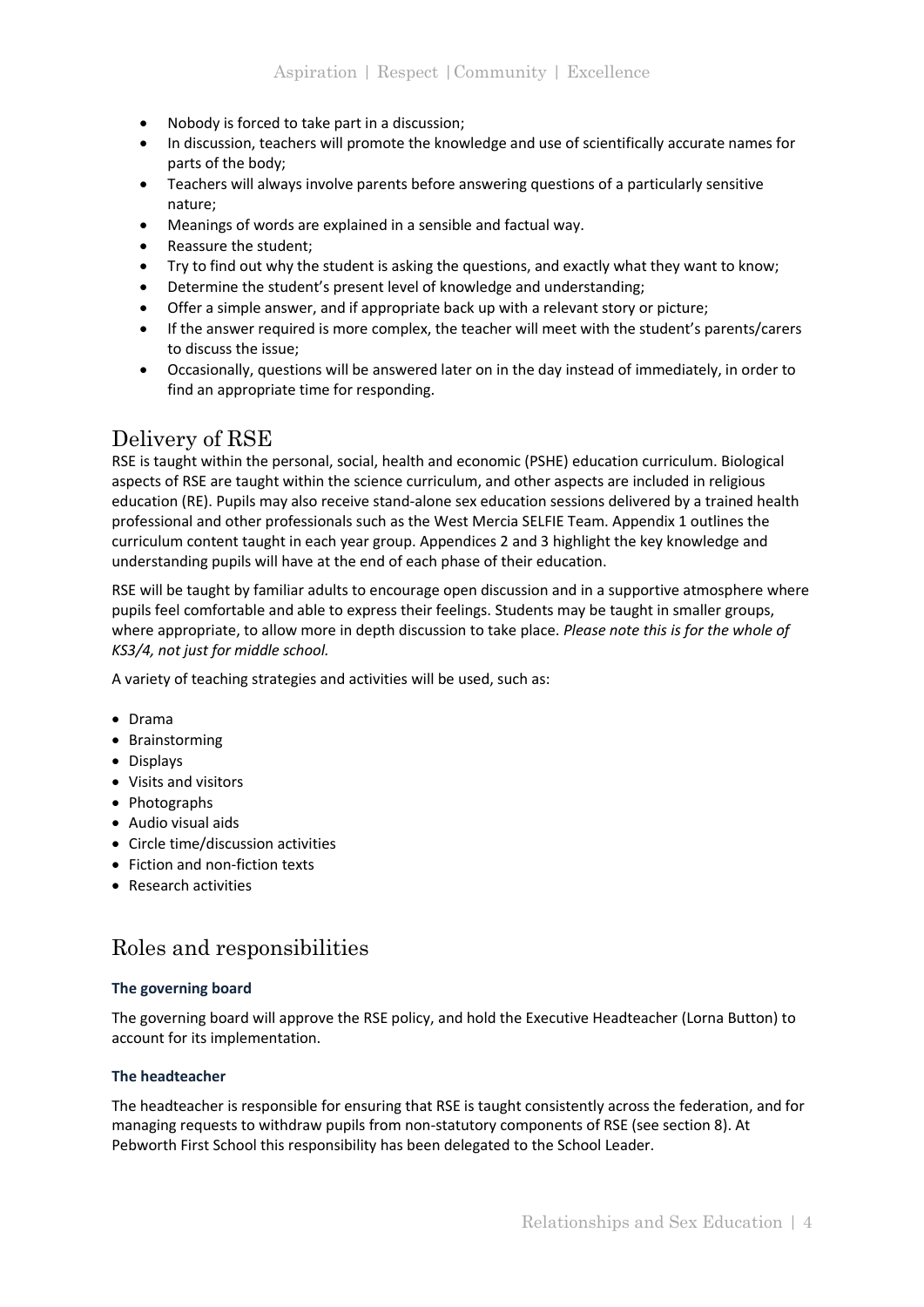#### **Staff**

Staff are responsible for:

- Delivering RSE in a sensitive way
- Modelling positive attitudes to RSE
- Monitoring progress
- Responding to the needs of individual pupils
- Responding appropriately to pupils whose parents wish them to be withdrawn from the nonstatutory components of RSE

Staff do not have the right to opt out of teaching RSE. Staff who have concerns about teaching RSE are encouraged to discuss this with the headteacher/their line manager so that the required training can be arranged.

RSE will be taught by class teachers and teaching assistants at Pebworth First School and by Form Tutors and Science teachers at Blackminster Middle School.

#### **Pupils**

Pupils are expected to engage fully in RSE and, when discussing issues related to RSE, treat others with respect and sensitivity. An open, honest and mature atmosphere is to be created through clear expectations and agreed rules of engagement. These will be created with each class at the start of a unit of work.

#### Parents' right to withdraw

For pupils at Pebworth First School and year 6 pupils of Blackminster Middle School, parents do not have the right to withdraw their children from relationships education. This is a statutory element of the curriculum and must be taught to all children.

For students at Blackminster Middle School, parents of children in Year 7 or 8 have the right to withdraw their children from part or all components of sex education within RSE. Requests for withdrawal should initially be discussed with the Head of Key Stage before being put in writing using the form found in Appendix 4 of this policy and addressed to the headteacher.

#### Training

Staff are trained on the delivery of RSE and it is included in our continuing professional development calendar.

Teachers may also invite visitors from outside the school, such as school nurses or sexual health professionals, to provide support and training to staff teaching RSE.

#### Monitoring arrangements

The delivery of RSE is monitored by the Executive Headteacher and School Leader through but not limited to, regular planning scrutinies, learning walks, student evidence trawls including exercise/workbooks, pupil and staff voice.

Pupils' development in RSE is monitored by class teachers/form tutors as part of our internal assessment systems.

This policy will be reviewed by the Executive Headteacher annually. At every review, the policy will be approved by the governing body.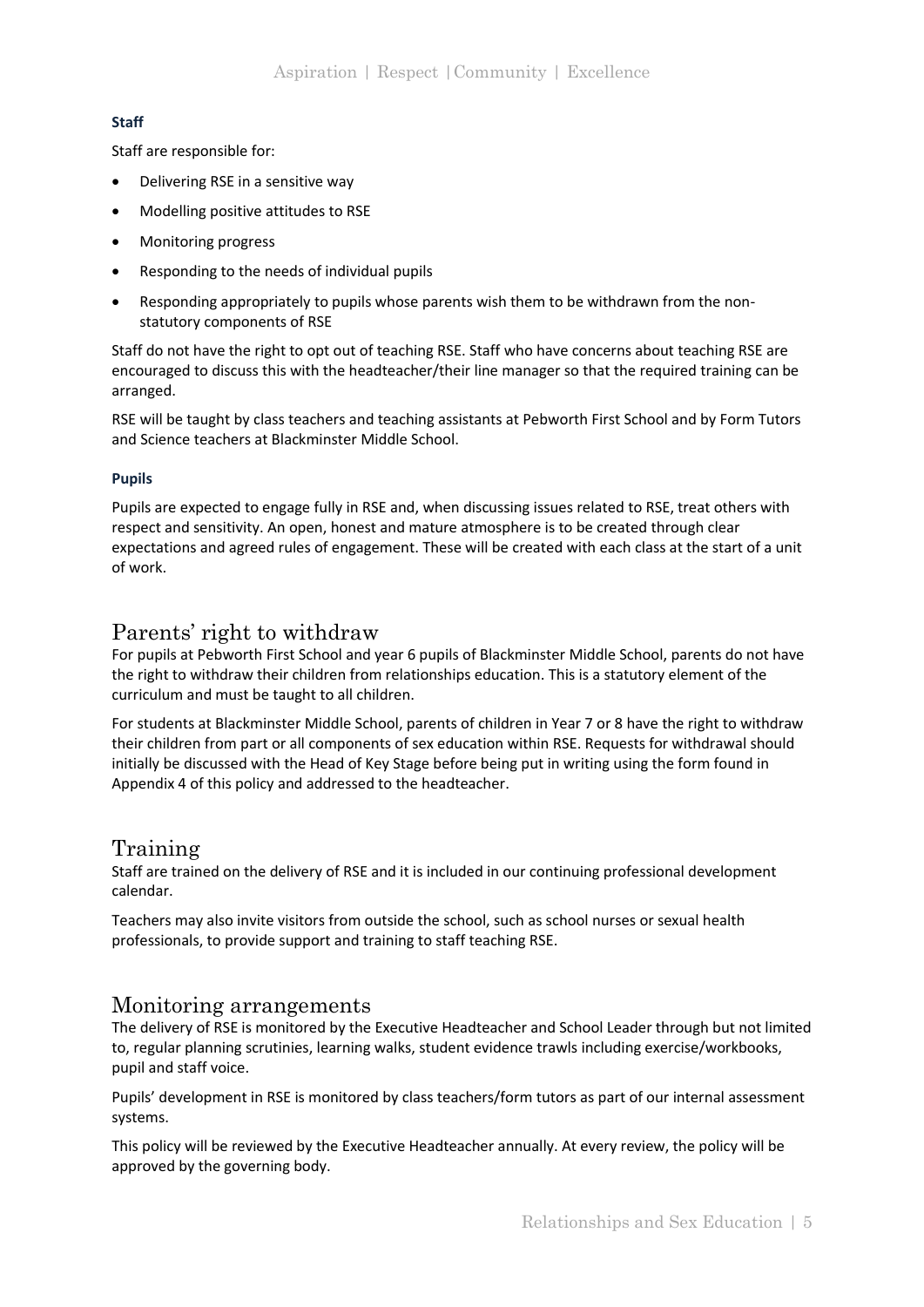Appendix 1a

# Curriculum Map: Pebworth First School

At Pebworth First School we use resources from 1decision to structure our PSHE sessions incorporating RSE. The following outlines the content taught to each year group. Children are split into small, single year groups to cover these aspects.

| Year 1                                                                                                                             | Year <sub>2</sub>                                                     | Year <sub>3</sub>                                                 | Year 4                                  | Year <sub>5</sub>                                              |
|------------------------------------------------------------------------------------------------------------------------------------|-----------------------------------------------------------------------|-------------------------------------------------------------------|-----------------------------------------|----------------------------------------------------------------|
|                                                                                                                                    |                                                                       | <b>KEEPING/STAYING SAFE</b>                                       |                                         |                                                                |
| Road Safety                                                                                                                        | <b>Tying Shoelaces</b>                                                | <b>Staying Safe</b><br>Leaning Out of<br>Windows                  | <b>Cycle Safety</b>                     | Peer Pressure<br>Adults' & Children's<br><b>Views</b>          |
|                                                                                                                                    |                                                                       | <b>KEEPING/STAYING HEALTHY</b>                                    |                                         |                                                                |
| <b>Washing Hands</b>                                                                                                               | <b>Healthy Eating</b><br><b>Brushing Teeth</b>                        | Medicine                                                          | <b>Healthy Living</b>                   | Smoking<br>Adults' & Children's<br>Views                       |
|                                                                                                                                    | <b>RELATIONSHIPS</b>                                                  |                                                                   | <b>GROWING AND CHANGING</b>             |                                                                |
| Friendship                                                                                                                         | <b>Bullying Body</b><br>Language                                      | Touch                                                             | Appropriate Touch<br>(Relationships)    | Puberty<br>Adults' & Children's<br><b>Views</b>                |
|                                                                                                                                    |                                                                       | <b>BEING RESPONSIBLE</b>                                          |                                         |                                                                |
| Water Spillage                                                                                                                     | <b>Practice Makes</b><br>Perfect<br><b>Helping Someone</b><br>in Need | Stealing                                                          | Coming Home on Time                     | Looking Out for Others<br>Adults' & Children's<br><b>Views</b> |
|                                                                                                                                    |                                                                       | <b>FEELINGS AND EMOTIONS</b>                                      |                                         |                                                                |
| Jealousy                                                                                                                           | <b>Worry Anger</b>                                                    | Grief                                                             | Jealousy                                | Anger<br>Adults' & Children's<br><b>Views</b>                  |
|                                                                                                                                    |                                                                       | <b>COMPUTER SAFETY</b>                                            |                                         |                                                                |
|                                                                                                                                    | <b>Image Sharing</b>                                                  | <b>Making Friends</b><br>Online Computer<br>Safety<br>Documentary | <b>Online Bullying</b>                  | Image Sharing Adults'<br>& Children's Views                    |
| <b>Bullying</b>                                                                                                                    |                                                                       | <b>MONEY MATTERS</b>                                              |                                         | THE WORKING WORLD                                              |
|                                                                                                                                    | <b>Money Matters</b>                                                  | <b>Money Matters</b><br>(assessment)                              | Chores at Home                          | Enterprise<br>Adults' & Children's<br><b>Views</b>             |
| <b>HAZARD WATCH</b><br>is module is suggested for years 1-3 and will be delivered<br>where most suitable to each group of children |                                                                       |                                                                   | A WORLD WITHOUT JUDGEMENT               |                                                                |
| Is it safe to eat or drink?<br>Is it safe to play with?                                                                            |                                                                       |                                                                   | <b>Breaking Down</b><br><b>Barriers</b> | Inclusion and<br>Acceptance Adults' &<br>Children's Views      |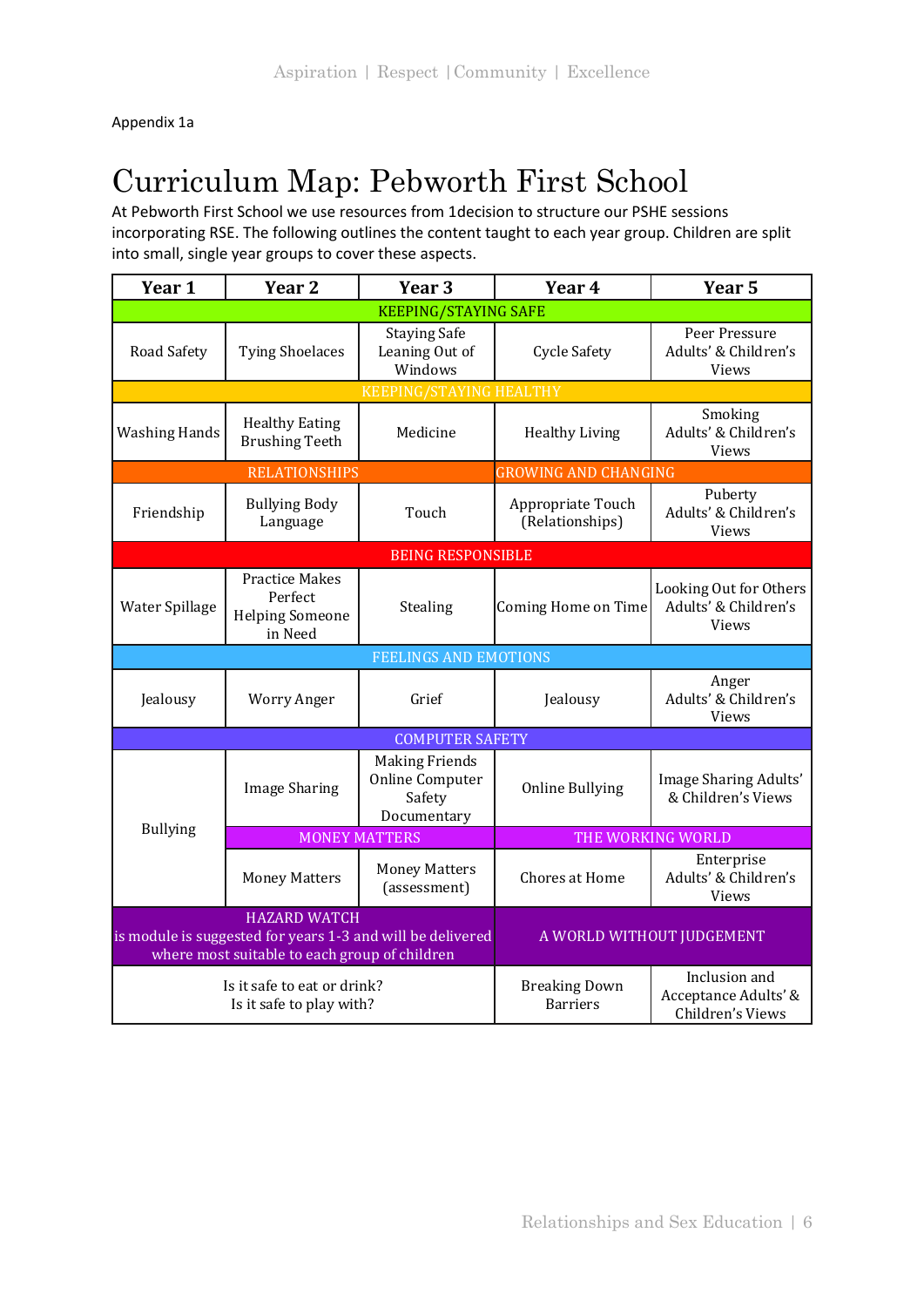# Appendix 1b

## Curriculum Map: Blackminster Middle School **Year 6 content**

| <b>TFRM</b> | <b>TOPIC/THEME DETAILS</b>                                                                                              | <b>RESOURCES</b>                                                                                                 |
|-------------|-------------------------------------------------------------------------------------------------------------------------|------------------------------------------------------------------------------------------------------------------|
| Autumn      | Area to be covered - Making sense of<br>relationships - changing friendships - healthy<br>online relationships          | <b>Relationships Folder KS2</b><br><b>Lessons Plans 1 to 3</b><br>(Each lesson to be<br>covered over 2 sessions) |
|             | Area to be covered - Careers ambitions, Inspiring<br>futures, Raising aspirations                                       | <b>Living in the Wider</b><br><b>World Folder Lessons 1</b><br>to $4$                                            |
| Spring      | Area to be covered - Gauging our feelings -<br>Developing coping strategies                                             | <b>Health and Wellbeing</b><br><b>Folder Lessons 6 to 9</b><br>(Each lesson to be<br>covered over 2 sessions)    |
|             | Area to be covered - Gender stereotyping male<br>and female behaviour - Rights and<br>responsibilities - Safety - Abuse | Living in the wider world<br>- Court room Game<br>expect respect. The<br>lesson to be covered<br>over 2 sessions |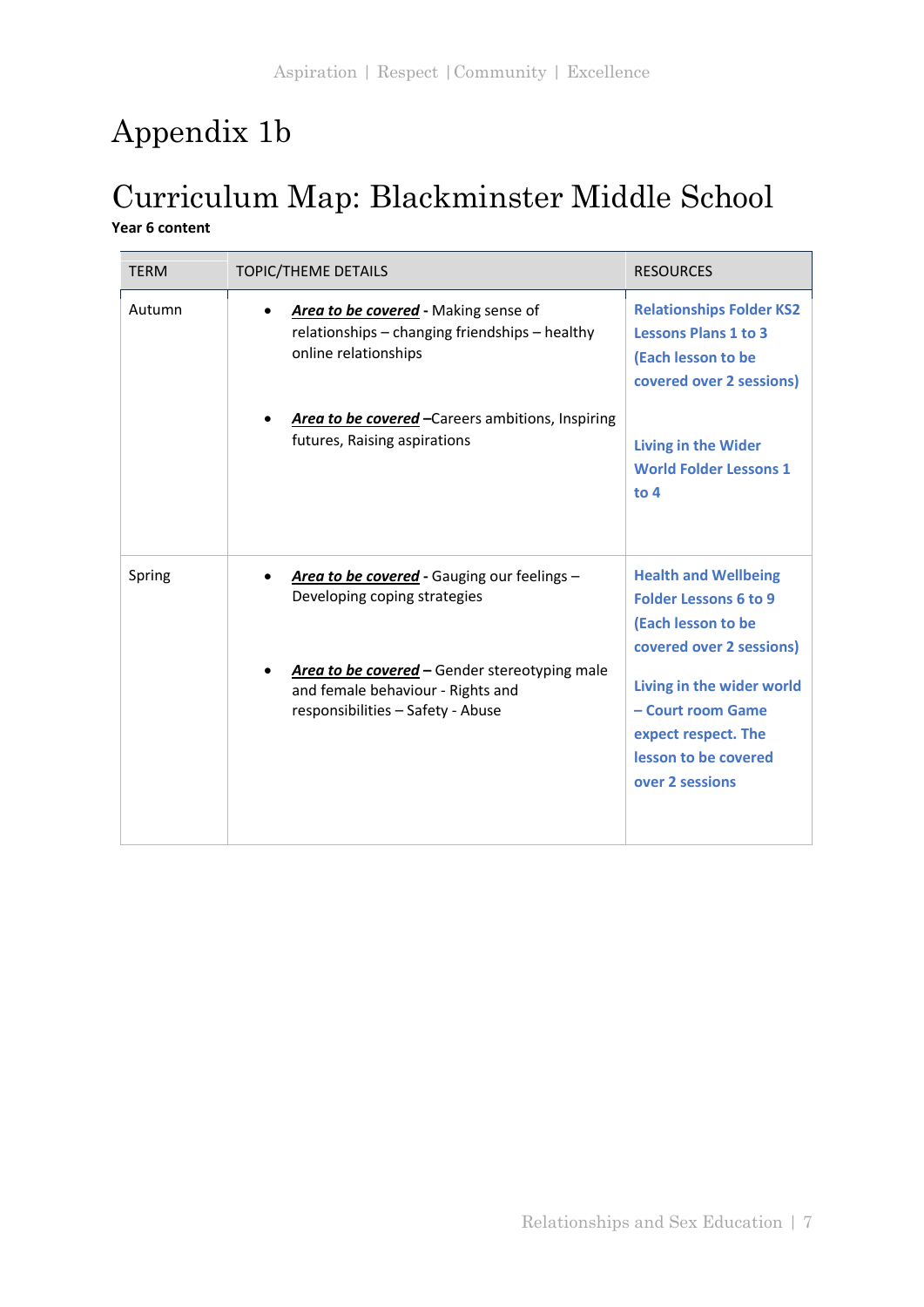| <b>TERM</b> | <b>TOPIC/THEME DETAILS</b>                                                                                                           | <b>RESOURCES</b>                                                                                                    |
|-------------|--------------------------------------------------------------------------------------------------------------------------------------|---------------------------------------------------------------------------------------------------------------------|
| Summer      | Area to be covered - Stereotypes - Extremism<br>Area to be covered - Rights and responsibilities-<br>Safety-Different points of view | <b>Extremism and Inclusion</b><br><b>Folder Lessons 3 and 4 -</b><br>(Each lesson to be<br>covered over 2 sessions) |
|             | Area to be covered - Safety - Home<br>environment                                                                                    | Keeping safe - Choosing<br>what to watch Lessons 1<br>and $2 -$ (Each lesson to<br>be covered over 2<br>sessions)   |
|             |                                                                                                                                      | Keeping safe - Carbon<br>monoxide awareness<br>lesson. The lesson to be<br>covered over 2 sessions.                 |

#### **Year 7**

| <b>TERM</b> | <b>TOPIC/THEME DETAILS</b>                                                          | <b>RESOURCES</b>                                 |
|-------------|-------------------------------------------------------------------------------------|--------------------------------------------------|
| Spring 1    | Area to be covered - Diversity, prejudices and<br>bullying including cyber bullying | <b>Year 7 RSE Challenging</b><br><b>Bullying</b> |
|             | Area to be covered - Managing conflict and<br>friendships and social media          | <b>Year 7 RSE Challenging</b><br><b>Bullying</b> |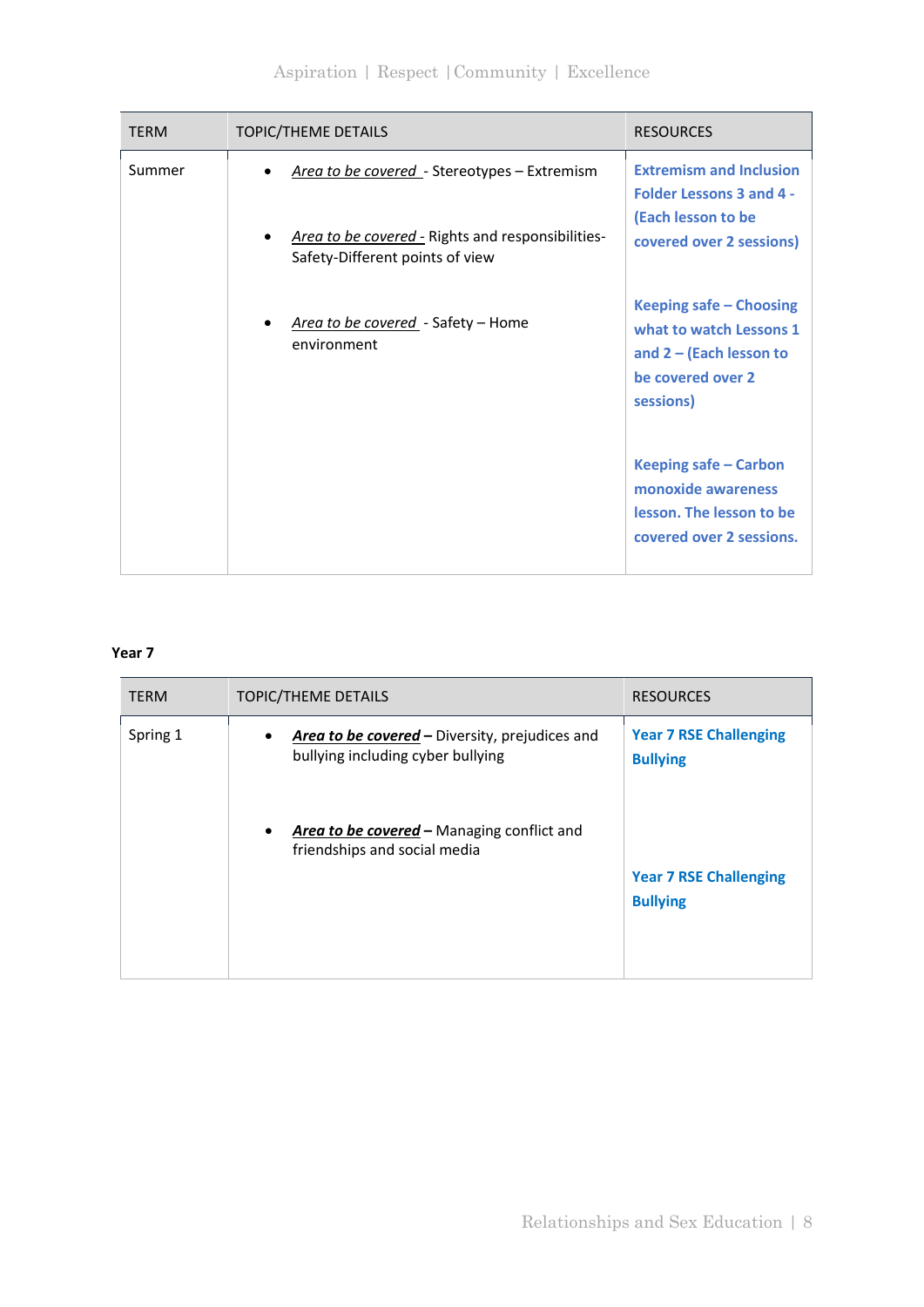## Aspiration | Respect |Community | Excellence

| <b>TERM</b> | TOPIC/THEME DETAILS                                          | <b>RESOURCES</b>                |
|-------------|--------------------------------------------------------------|---------------------------------|
| Summer 1    | Area to be covered - Self-esteem, romance and<br>friendships | <b>Year 7 RSE Relationships</b> |
|             | Area to be covered - Exploring family life<br>٠              |                                 |
|             |                                                              | <b>Year 7 RSE Relationships</b> |

#### **Year 8**

| <b>TERM</b> | <b>TOPIC/THEME DETAILS</b>                                                                      | <b>RESOURCES</b>                                  |
|-------------|-------------------------------------------------------------------------------------------------|---------------------------------------------------|
| Spring 1    | Area to be covered - Tackling racism and<br>religious discrimination, promoting human<br>rights | <b>Year 8 Discrimination</b>                      |
|             | Area to be covered - Online safety and digital<br>literacy                                      |                                                   |
|             |                                                                                                 | <b>Computing Lessons</b>                          |
| Summer 2    | Area to be covered - Introduction to sexuality<br>and consent                                   | <b>West Mercia SELFIE</b><br><b>Project</b>       |
|             |                                                                                                 | <b>Year 8 RSE Sex and</b><br><b>Relationships</b> |
|             | Area to be covered - Introduction to<br>contraception including condom and the pill             |                                                   |
|             |                                                                                                 | <b>Science Lessons</b>                            |
|             |                                                                                                 | <b>Year 8 Sex and</b>                             |
|             |                                                                                                 | <b>Relationships</b>                              |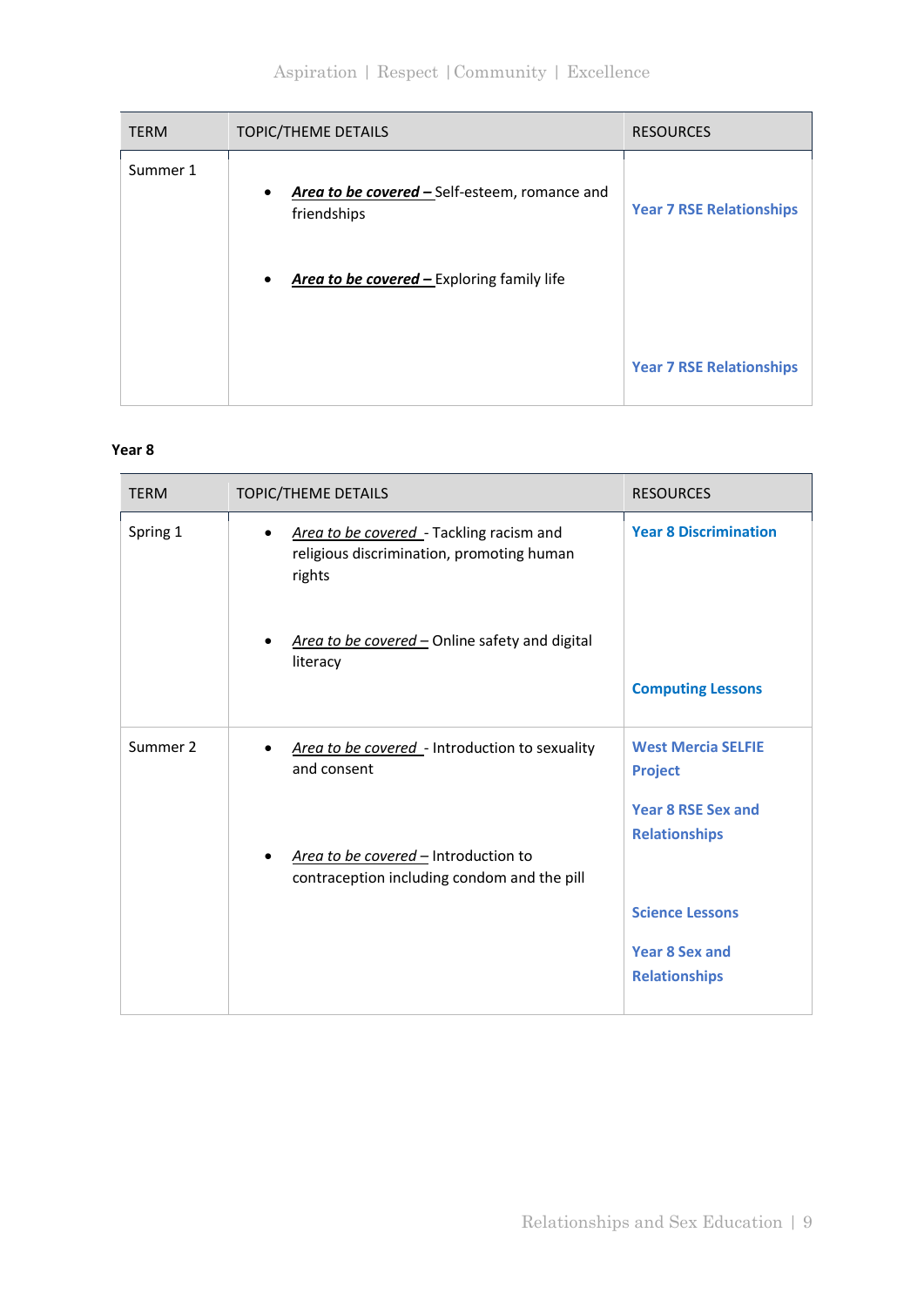# Appendix 2: By the end of Year 6 pupils should know:

Pebworth First School and Blackminster Middle School have worked closely together to ensure the content taught will enable pupils to meet the end of key stage requirements by the end of Year 6.

|                                     |           | Pupils should know                                                                                                                        |
|-------------------------------------|-----------|-------------------------------------------------------------------------------------------------------------------------------------------|
|                                     |           | that families are important for children growing up because they can give love, security                                                  |
|                                     |           | and stability.                                                                                                                            |
|                                     | $\bullet$ | the characteristics of healthy family life, commitment to each other, including in times of                                               |
|                                     |           | difficulty, protection and care for children and other family members, the importance of                                                  |
|                                     |           | spending time together and sharing each other's lives.                                                                                    |
|                                     | $\bullet$ | that others' families, either in school or in the wider world, sometimes look different                                                   |
|                                     |           | from their family, but that they should respect those differences and know that other                                                     |
|                                     |           | children's families are also characterised by love and care.                                                                              |
| Families and people who care for me | $\bullet$ | that stable, caring relationships, which may be of different types, are at the heart of                                                   |
|                                     |           | happy families, and are important for children's security as they grow up.                                                                |
|                                     | $\bullet$ | that marriage represents a formal and legally recognised commitment of two people to                                                      |
|                                     |           | each other which is intended to be lifelong.                                                                                              |
|                                     | $\bullet$ | how to recognise if family relationships are making them feel unhappy or unsafe, and<br>how to seek help or advice from others if needed. |
|                                     |           | Pupils should know                                                                                                                        |
|                                     |           |                                                                                                                                           |
|                                     |           | how important friendships are in making us feel happy and secure, and how people<br>choose and make friends.                              |
|                                     | $\bullet$ | the characteristics of friendships, including mutual respect, truthfulness,                                                               |
|                                     |           | trustworthiness, loyalty, kindness, generosity, trust, sharing interests and experiences                                                  |
|                                     |           | and support with problems and difficulties.                                                                                               |
|                                     | $\bullet$ | that healthy friendships are positive and welcoming towards others, and do not make                                                       |
|                                     |           | others feel lonely or excluded.                                                                                                           |
|                                     | $\bullet$ | that most friendships have ups and downs, and that these can often be worked through                                                      |
|                                     |           | so that the friendship is repaired or even strengthened, and that resorting to violence is                                                |
| Caring relationships                |           | never right.                                                                                                                              |
|                                     | $\bullet$ | how to recognise who to trust and who not to trust, how to judge when a friendship is                                                     |
|                                     |           | making them feel unhappy or uncomfortable, managing conflict, how to manage these                                                         |
|                                     |           | situations and how to seek help or advice from others, if needed.                                                                         |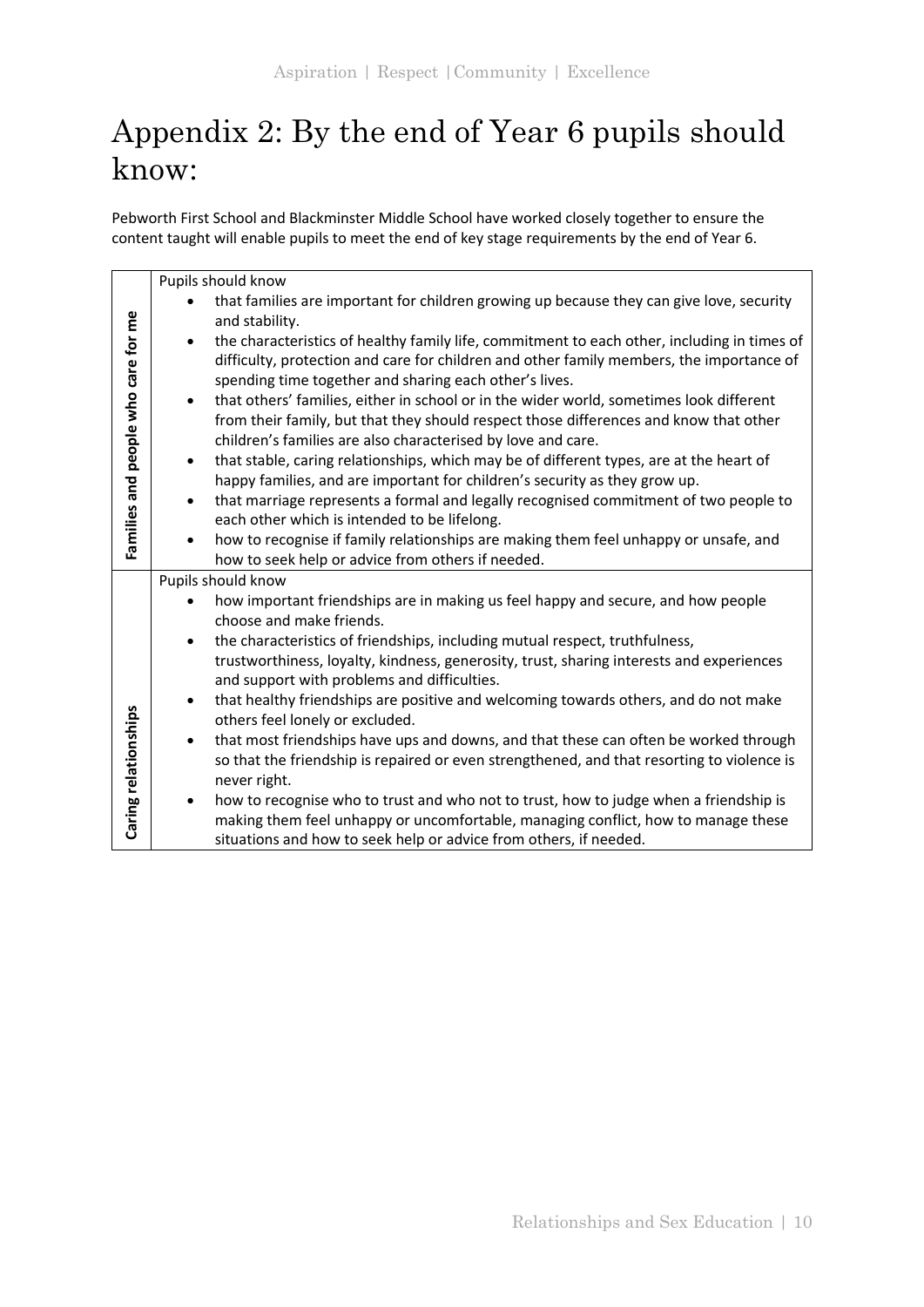|                          | Pupils should know                                                                                                                                                                                                                                                                                                                                                                                                                                                                                                                                                                                                                                                                                                                                                                                                                                                                                                                                                                                                                                                                                                           |
|--------------------------|------------------------------------------------------------------------------------------------------------------------------------------------------------------------------------------------------------------------------------------------------------------------------------------------------------------------------------------------------------------------------------------------------------------------------------------------------------------------------------------------------------------------------------------------------------------------------------------------------------------------------------------------------------------------------------------------------------------------------------------------------------------------------------------------------------------------------------------------------------------------------------------------------------------------------------------------------------------------------------------------------------------------------------------------------------------------------------------------------------------------------|
| Respectful relationships | the importance of respecting others, even when they are very different from them (for<br>example, physically, in character, personality or backgrounds), or make different choices<br>or have different preferences or beliefs.<br>practical steps they can take in a range of different contexts to improve or support<br>respectful relationships.<br>the conventions of courtesy and manners.<br>$\bullet$<br>the importance of self-respect and how this links to their own<br>٠<br>happiness.<br>that in school and in wider society they can expect to be treated with respect by others,<br>$\bullet$<br>and that in turn they should show due respect to others, including those in positions of<br>authority.<br>about different types of bullying (including cyberbullying), the impact of bullying,<br>$\bullet$<br>responsibilities of bystanders (primarily reporting bullying to an adult) and how to get<br>help.<br>what a stereotype is, and how stereotypes can be unfair, negative or destructive.<br>the importance of permission-seeking and giving in relationships with friends, peers and<br>adults. |
|                          | Pupils should know                                                                                                                                                                                                                                                                                                                                                                                                                                                                                                                                                                                                                                                                                                                                                                                                                                                                                                                                                                                                                                                                                                           |
| Online relationships     | that people sometimes behave differently online, including by pretending to be<br>٠<br>someone they are not.<br>that the same principles apply to online relationships as to face-to-face relationships,<br>٠<br>including the importance of respect for others online including when we are<br>anonymous.<br>the rules and principles for keeping safe online, how to recognise risks, harmful content<br>$\bullet$<br>and contact, and how to report them.<br>how to critically consider their online friendships and sources of information including<br>awareness of the risks associated with people they have never met.<br>how information and data is shared and used online.                                                                                                                                                                                                                                                                                                                                                                                                                                        |
|                          | Pupils should know                                                                                                                                                                                                                                                                                                                                                                                                                                                                                                                                                                                                                                                                                                                                                                                                                                                                                                                                                                                                                                                                                                           |
| Being safe               | what sorts of boundaries are appropriate in friendships with peers and others (including<br>in a digital context).<br>about the concept of privacy and the implications of it for both children and adults;<br>including that it is not always right to keep secrets if they relate to being safe.<br>that each person's body belongs to them, and the differences between appropriate and<br>inappropriate or unsafe physical, and other, contact.                                                                                                                                                                                                                                                                                                                                                                                                                                                                                                                                                                                                                                                                          |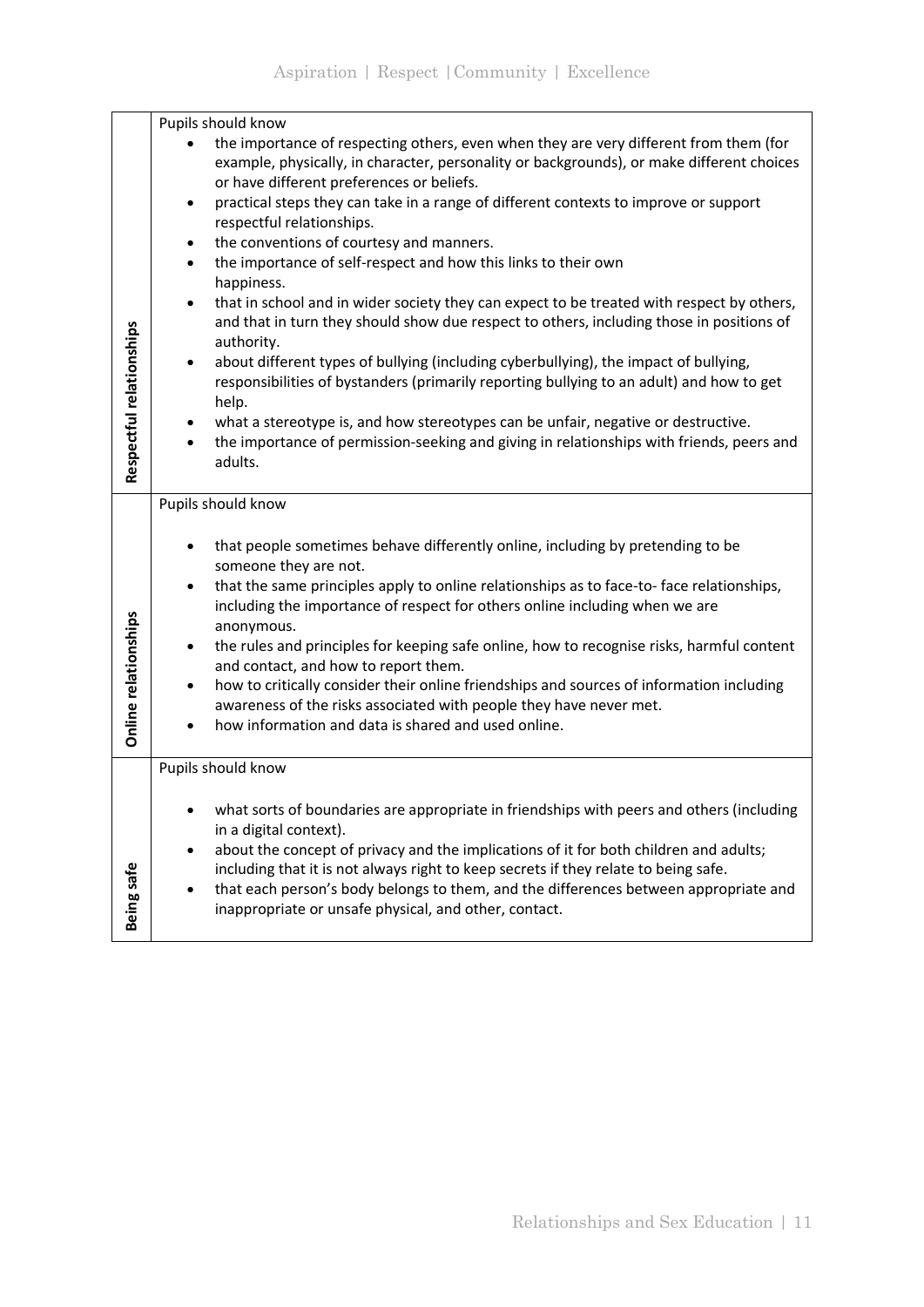# Appendix 3: By the end of Year 11 pupils should know:

| <b>TOPIC</b>                                             | PUPILS SHOULD KNOW                                                                                                                                                                                                                                                                                                                           |
|----------------------------------------------------------|----------------------------------------------------------------------------------------------------------------------------------------------------------------------------------------------------------------------------------------------------------------------------------------------------------------------------------------------|
| Families                                                 | That there are different types of committed, stable relationships<br>$\bullet$<br>How these relationships might contribute to human happiness and their<br>importance for bringing up children                                                                                                                                               |
|                                                          | What marriage is, including their legal status e.g. that marriage carries legal<br>rights and protections not available to couples who are cohabiting or who have<br>married, for example, in an unregistered religious ceremony                                                                                                             |
|                                                          | Why marriage is an important relationship choice for many couples and why it<br>must be freely entered into                                                                                                                                                                                                                                  |
|                                                          | The characteristics and legal status of other types of long-term relationships                                                                                                                                                                                                                                                               |
|                                                          | The roles and responsibilities of parents with respect to raising of children,<br>including the characteristics of successful parenting                                                                                                                                                                                                      |
|                                                          | How to: determine whether other children, adults or sources of information<br>are trustworthy: judge when a family, friend, intimate or other relationship is<br>unsafe (and to recognise this in others' relationships); and, how to seek help or<br>advice, including reporting concerns about others, if needed                           |
| Respectful<br>relationships,<br>including<br>friendships | The characteristics of positive and healthy friendships (in all contexts,<br>$\bullet$<br>including online) including: trust, respect, honesty, kindness, generosity,<br>boundaries, privacy, consent and the management of conflict, reconciliation and<br>ending relationships. This includes different (non-sexual) types of relationship |
|                                                          | Practical steps they can take in a range of different contexts to improve or<br>$\bullet$<br>support respectful relationships                                                                                                                                                                                                                |
|                                                          | How stereotypes, in particular stereotypes based on sex, gender, race,<br>religion, sexual orientation or disability, can cause damage (e.g. how they might<br>normalise non-consensual behaviour or encourage prejudice)                                                                                                                    |
|                                                          | That in school and in wider society they can expect to be treated with respect<br>by others, and that in turn they should show due respect to others, including<br>people in positions of authority and due tolerance of other people's beliefs                                                                                              |
|                                                          | About different types of bullying (including cyberbullying), the impact of<br>bullying, responsibilities of bystanders to report bullying and how and where to get<br>help                                                                                                                                                                   |
|                                                          | That some types of behaviour within relationships are criminal, including<br>$\bullet$<br>violent behaviour and coercive control                                                                                                                                                                                                             |
|                                                          | What constitutes sexual harassment and sexual violence and why these are<br>always unacceptable                                                                                                                                                                                                                                              |
|                                                          | The legal rights and responsibilities regarding equality (particularly with<br>reference to the protected characteristics as defined in the Equality Act 2010) and<br>that everyone is unique and equal                                                                                                                                      |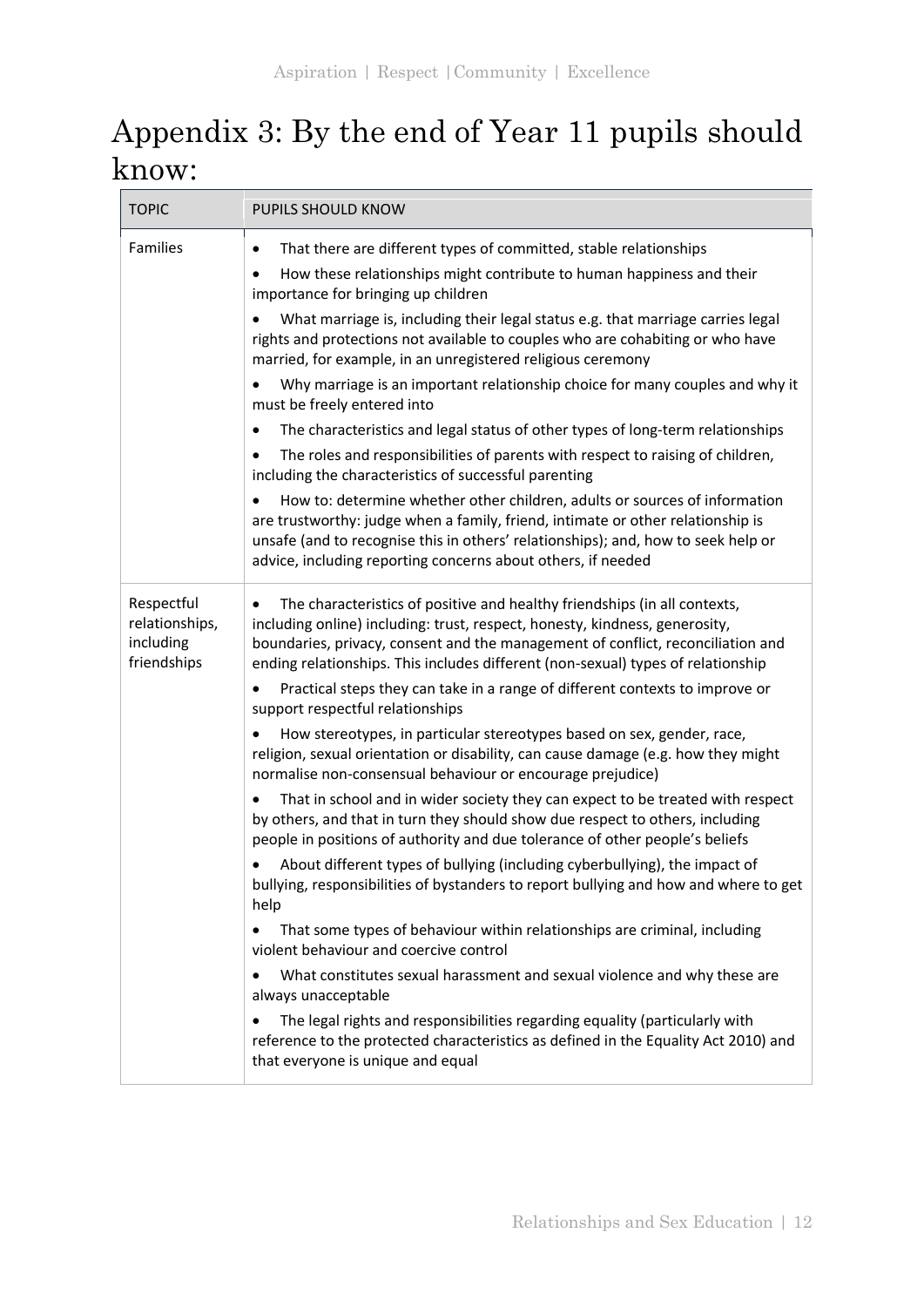## Aspiration | Respect |Community | Excellence

| <b>TOPIC</b>        | <b>PUPILS SHOULD KNOW</b>                                                                                                                                                                                                                                                                                                                                                                                            |
|---------------------|----------------------------------------------------------------------------------------------------------------------------------------------------------------------------------------------------------------------------------------------------------------------------------------------------------------------------------------------------------------------------------------------------------------------|
| Online and<br>media | Their rights, responsibilities and opportunities online, including that the same<br>$\bullet$<br>expectations of behaviour apply in all contexts, including online<br>About online risks, including that any material someone provides to another<br>has the potential to be shared online and the difficulty of removing potentially                                                                                |
|                     | compromising material placed online<br>Not to provide material to others that they would not want shared further and<br>$\bullet$<br>not to share personal material which is sent to them                                                                                                                                                                                                                            |
|                     | What to do and where to get support to report material or manage issues<br>online                                                                                                                                                                                                                                                                                                                                    |
|                     | The impact of viewing harmful content                                                                                                                                                                                                                                                                                                                                                                                |
|                     | That specifically sexually explicit material e.g. pornography presents a<br>distorted picture of sexual behaviours, can damage the way people see themselves<br>in relation to others and negatively affect how they behave towards sexual<br>partners                                                                                                                                                               |
|                     | That sharing and viewing indecent images of children (including those created<br>by children) is a criminal offence which carries severe penalties including jail                                                                                                                                                                                                                                                    |
|                     | How information and data is generated, collected, shared and used online                                                                                                                                                                                                                                                                                                                                             |
| Being safe          | The concepts of, and laws relating to, sexual consent, sexual exploitation,<br>abuse, grooming, coercion, harassment, rape, domestic abuse, forced marriage,<br>honour-based violence and FGM, and how these can affect current and future<br>relationships<br>How people can actively communicate and recognise consent from others,<br>including sexual consent, and how and when consent can be withdrawn (in all |
|                     | contexts, including online)                                                                                                                                                                                                                                                                                                                                                                                          |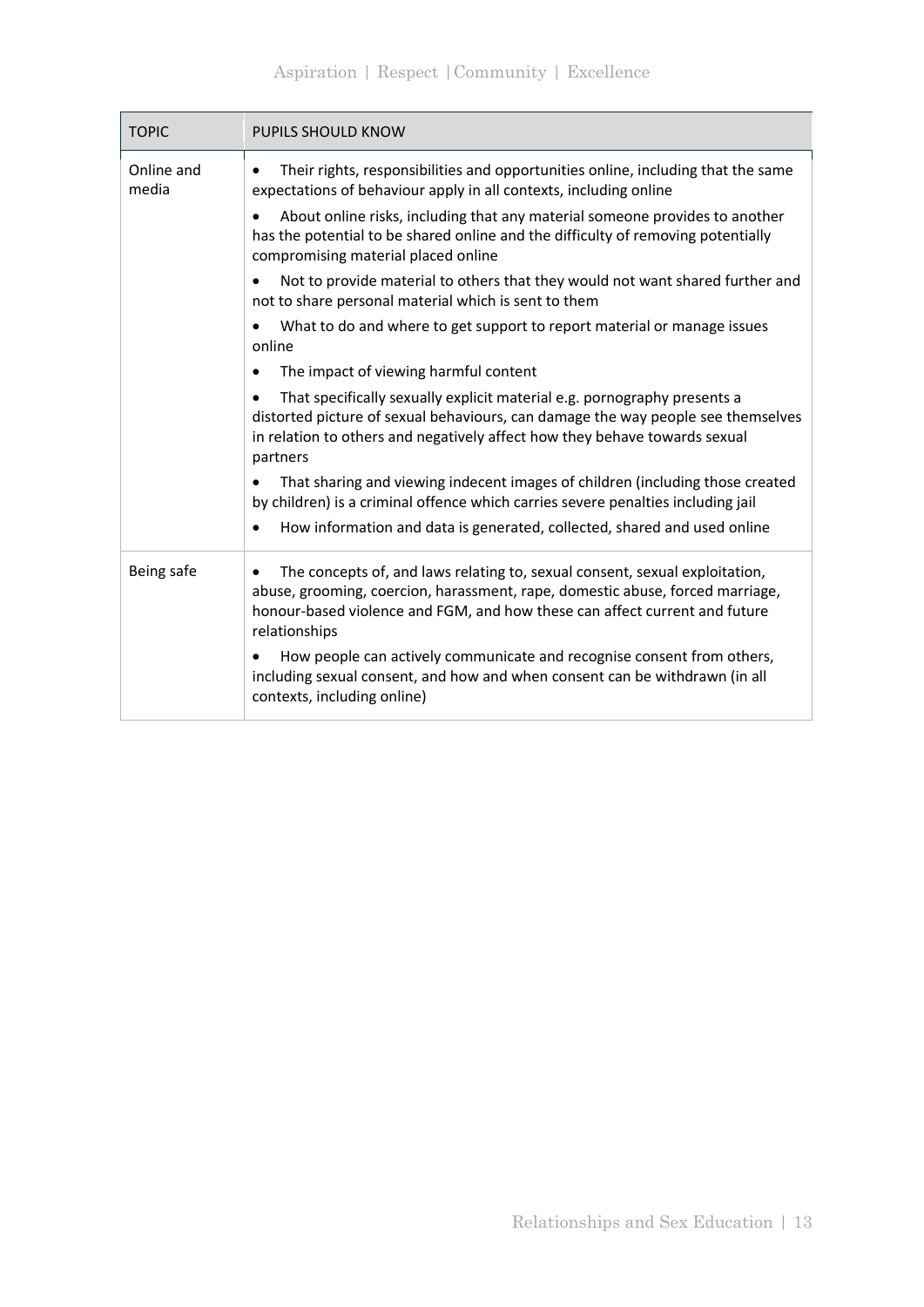| <b>TOPIC</b>                                                           | PUPILS SHOULD KNOW                                                                                                                                                                                                                                                                                                |
|------------------------------------------------------------------------|-------------------------------------------------------------------------------------------------------------------------------------------------------------------------------------------------------------------------------------------------------------------------------------------------------------------|
| Intimate and<br>sexual<br>relationships,<br>including sexual<br>health | How to recognise the characteristics and positive aspects of healthy one-to-<br>$\bullet$<br>one intimate relationships, which include mutual respect, consent, loyalty, trust,<br>shared interests and outlook, sex and friendship<br>That all aspects of health can be affected by choices they make in sex and |
|                                                                        | relationships, positively or negatively, e.g. physical, emotional, mental, sexual and<br>reproductive health and wellbeing                                                                                                                                                                                        |
|                                                                        | The facts about reproductive health, including fertility and the potential<br>impact of lifestyle on fertility for men and women                                                                                                                                                                                  |
|                                                                        | That there are a range of strategies for identifying and managing sexual<br>pressure, including understanding peer pressure, resisting pressure and not<br>pressurising others                                                                                                                                    |
|                                                                        | That they have a choice to delay sex or to enjoy intimacy without sex                                                                                                                                                                                                                                             |
|                                                                        | The facts about the full range of contraceptive choices, efficacy and options<br>available                                                                                                                                                                                                                        |
|                                                                        | The facts around pregnancy including miscarriage                                                                                                                                                                                                                                                                  |
|                                                                        | That there are choices in relation to pregnancy (with medically and legally<br>accurate, impartial information on all options, including keeping the baby,<br>adoption, abortion and where to get further help)                                                                                                   |
|                                                                        | How the different sexually transmitted infections (STIs), including HIV/AIDs,<br>are transmitted, how risk can be reduced through safer sex (including through<br>condom use) and the importance of and facts about testing                                                                                       |
|                                                                        | About the prevalence of some STIs, the impact they can have on those who<br>contract them and key facts about treatment                                                                                                                                                                                           |
|                                                                        | How the use of alcohol and drugs can lead to risky sexual behaviour<br>$\bullet$                                                                                                                                                                                                                                  |
|                                                                        | How to get further advice, including how and where to access confidential<br>sexual and reproductive health advice and treatment                                                                                                                                                                                  |